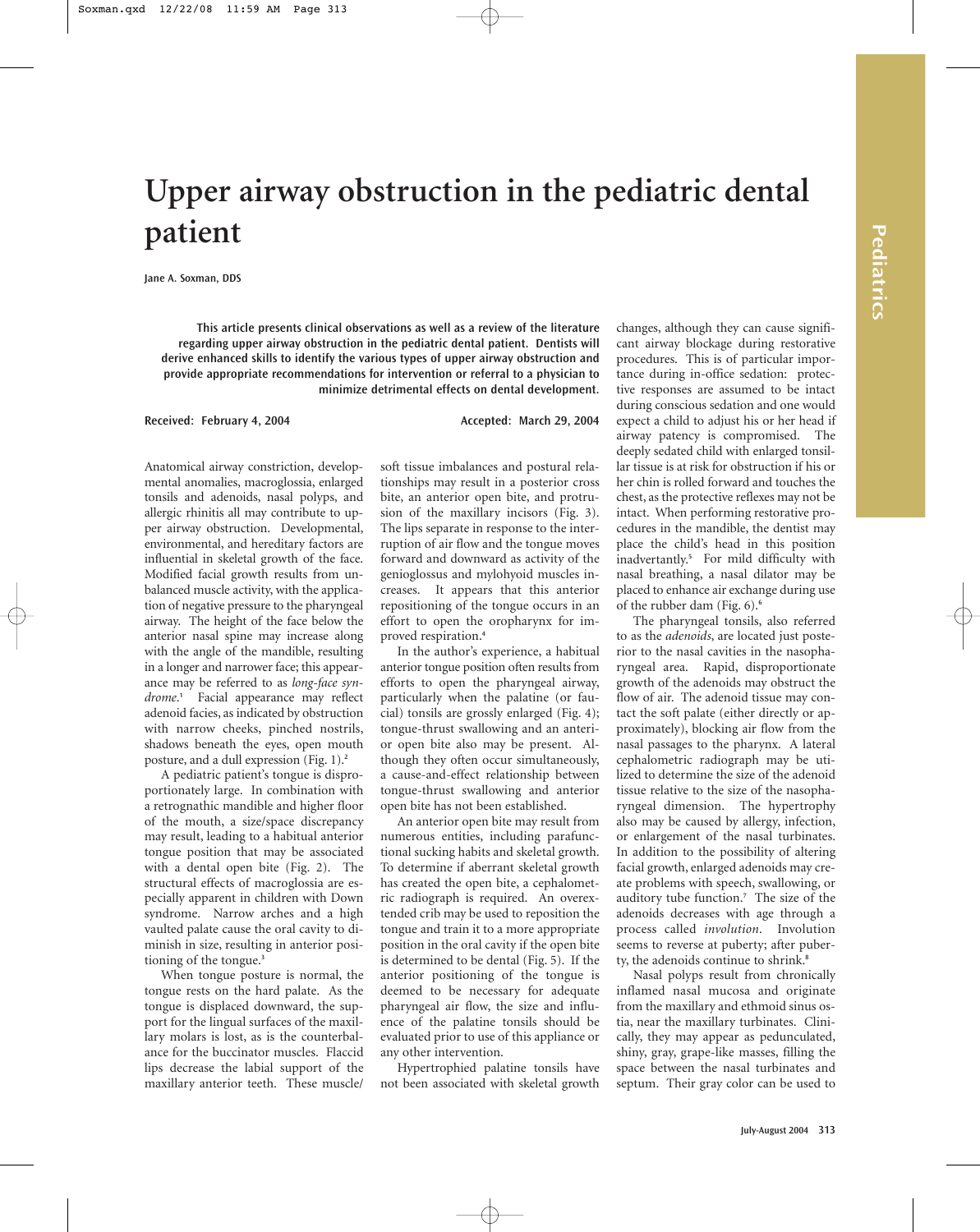

**Fig. 1. A patient with adenoid facies.**

distinguish them from the turbinates, which are well-vascularized and pink in color. The nasal airway also may be smaller due to the normal growth pattern of children between 9 and 13 years of age, a period when the nasal airway size decreases.**<sup>9</sup>**

## **Relief measures for airway obstruction**

Until natural involution of the adenoidal tissues occurs, pharmacological intervention and environmental controls may offer adequate relief for obstruction caused by allergies. Dust often is responsible for allergies in children. Reduction of fomites can begin in a child's bedroom. Cotton blankets that can be laundered and non- or hypo-allergic pillows can be used in place of down comforters and pillows; some mattress and pillow covers specifically designed for allergen reduction also are available. Allergists often recommend removing carpet, draperies, and stuffed animals. Dusting with a damp cloth rather than a dry one is helpful. Doctors also may prescribe allergy shots/immunotherapy, antihistamines, leukotriene inhibitors, or steroids. Nasal beclomethasone has been successful in reducing adenoidal hypertrophy in children aged 5–11.**<sup>10</sup>** According to a 2003 study, performing surgical intervention (involving an adenoidectomy) on children 1.5–4.0 years of age has little effect on vertical growth patterns of the craniofacial complex.**<sup>11</sup>** However, malocclusion may improve as the airway improves.**<sup>12</sup>**

Additional information regarding the possibility of upper airway obstruction can be obtained by questioning the child and his or her parents regarding mouth-



**Fig. 2. Habitual anterior tongue with open bite.**



**Fig. 3. Constriction of the maxillary arch due to improper tongue position.**



**Fig. 4. A case of enlarged palatine tonsils.**

breathing, snoring, incidence of infection, and sleep patterns. Mouthbreathing may occur to compensate for obstruction of the nasal airways. Before air enters the lungs, it is cleansed, warmed, and humidified by the nasal passages. Pollen, bacteria, and foreign particles are not screened when this important function is bypassed and the possibility of infection increases as a result. In addition, dry air carries less oxygen than moist air, diminishing the amount of oxygen carried to the lungs.

Nasal air flow may be evaluated by closing one nostril manually, placing a mouth mirror just beneath the opposite nostril, and breathing; the mirror should fog with expiration if air flow is normal. Air flow alternates between nostrils normally but simultaneous cessation of air flow should not occur. Before any validity is assigned to this test, the presence of temporary congestion due to allergy or infection should be determined.

Both skeletal and dental relationships may be affected by mouthbreathing. In a 1983 study by Bresolin et al, chronic allergic mouthbreathers had significantly greater maxillary and total anterior facial height and overjet; increased gonial angles, higher palatal vaults, and posterior crossbite also were noted.**<sup>13</sup>**



**Fig. 5. An overextended crib used to treat an anterior open bite.**



**Fig. 6. A patient with a nasal dilator strip.**

## **Sleep apnea**

In 1999, Lofstrand-Tidestrom et al examined 4-year-old children with a positive history of snoring every night.**<sup>14</sup>** These children were found to be mouthbreathers, with night-time breathing disturbances, high-vaulted palates, shorter mandibular dental arches, and maxillary arch constriction.**<sup>14</sup>** Of the children with obstructive sleep apnea (OSA), 75–100% of them snore, which is considered to be the hallmark among children.**<sup>15</sup>** Delayed growth and development, palatal constriction, mandibular retrusion, and hyponasal voice may be observed in patients with sleep apnea. Parents may report hyperactivity, noisy breathing/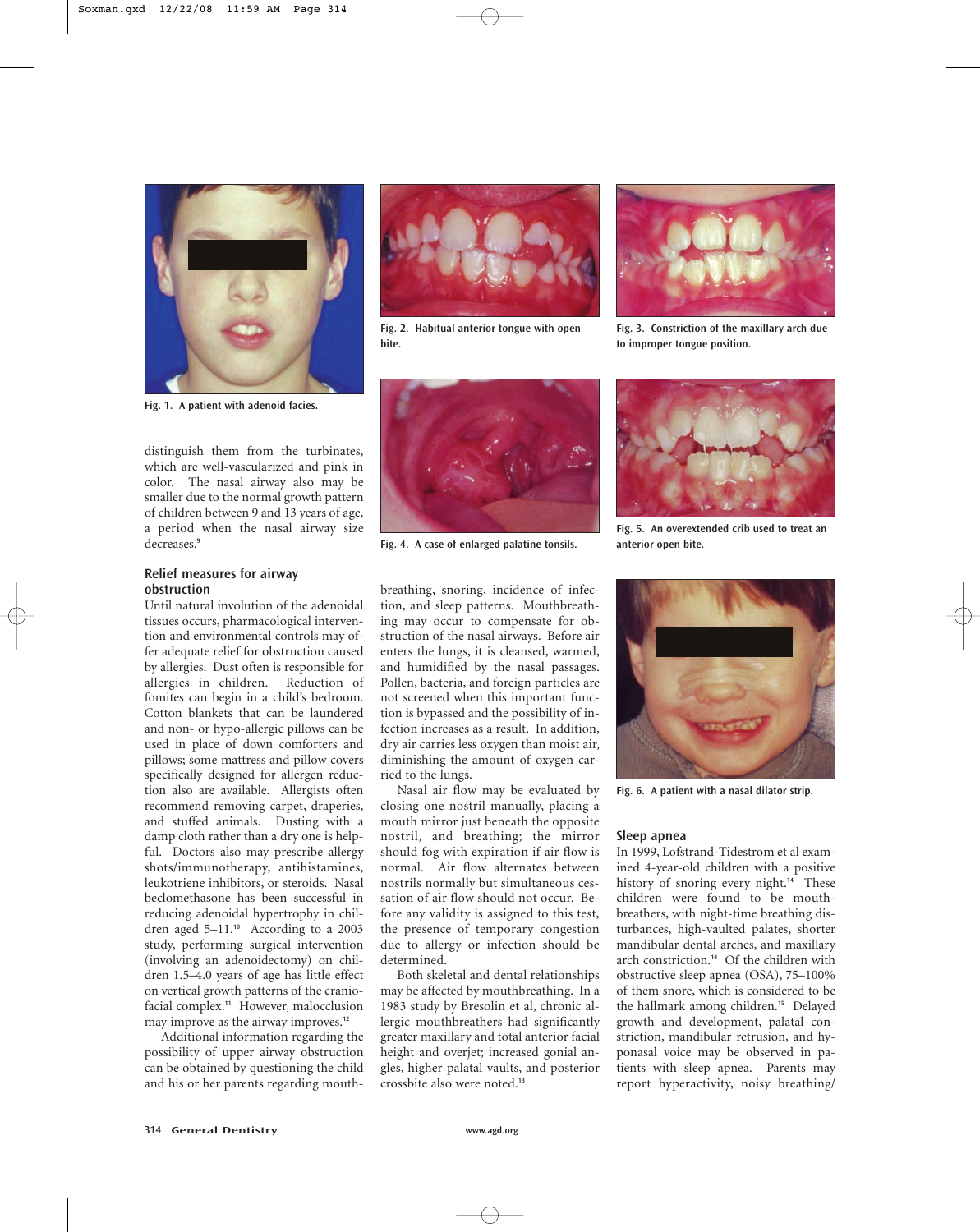snoring, poor concentration skills, multiple upper airway infections, otitis media, nightmares/night terrors, headaches, and rhinitis.

Based on the pathophysiology and clinical appearance, sleep apnea is classified into three types. *Central apnea* originates in the brain. Respiratory effort is absent due to lack of an excitatory impulse from the brainstem to the respiratory muscles. An episode lasting longer than 20 seconds is considered to be pathologic. *Obstructive apnea* is experienced more often by older children. It is caused by nasal polyps, enlarged adenoids or tonsils, macroglossia, subglottic stenosis, or laryngomalacia. *Mixed apnea* is a combination of both central and obstructive apnea. OSA may result in hyperextension of the neck while sleeping, diaphoresis, enuresis, and even death.**<sup>16</sup>**

A mnemonic tool that may be helpful when gathering a patient history is the word *BEARS*, an acronym for *B*edtime problems, *E*xcessive daytime sleepiness, *A*wakenings at night, *R*egularity and duration of sleep, and *S*noring. Many parents also make a sleep audio or videotape.

Polysomnography (PSG), which measures a number of parameters, provides the most reliable results but it must be performed by a trained technician. The main measurement is the frequency of the respiratory events per hour that relate to apnea and hypopnea. Modalities that may be used at home include pulse oximetry, a chest wall motion detector, a nasal air flow meter, and a heart rate monitor. Epidemiological studies report that up to 2% of all children have sleep apnea syndrome. These studies have defined three categories of morbidity: neurobehavioral, cardiovascular, and somatic growth.**<sup>15</sup>** The dentist may identify failure to thrive due to increased metabolic expenditure, resulting from efforts to breathe during sleep. Due to the serious consequences of obstruction in a sedated child, any child at risk for obstructive sleep disorder who requires sedation for treatment should be treated in a hospital setting.

A 2002 study reported that when rapid maxillary expansion was performed either with an acrylic bonded appliance or with surgical assistance, the width of the nasal floor and lateral movement of the outer walls of the nasal cavity both increased, resulting in nasal resistance decreasing; subjects who used an appliance for rapid expansion showed the same dimensional changes as older subjects who were assisted surgically.**<sup>17</sup>** Improving the dimensions of the nasomaxillary structures and the nasopharyngeal airway with rapid maxillary expansion also has reduced or eliminated nocturnal enuresis.**18,19** Functional appliances designed to reposition the mandible forward may offer a benefit by increasing the oropharyngeal airway.**20,21**

It must be remembered that adaptive behavior and morphologic changes vary considerably within individuals and that the cause-and-effect relationship for each of these options may affect each child differently. Because adaptive postural changes established much earlier for the purpose of resolving an airway deficiency may be responsible for morphologic facial changes, a reliable evaluation of the airway must be made before any intervention can take place. Measurements of nasal patency may be considered reliable for patients with a remarkable history of ear, nose, throat, or lung disease, provided the measurements are obtained during an asymptomatic time.**<sup>22</sup>** When upper airway obstruction appears to be present, consultation with primary care provider and/or referral to a specialist is recommended.

#### **Summary**

Without consistent findings, questions persist regarding how the various entities of upper airway obstruction contribute to malocclusion and the growth of the craniofacial complex. Continued research with nasal-oral examinations, rhinomanometry, and cephalometric studies during growth are necessary to gain more information regarding upper airway obstruction and its effect on malocclusion and facial growth. Facial growth and the developing occlusion should be monitored to identify the possible influential aspects of a child's airway. As the ability to diagnose and intervene advances, dentists may be able to improve the quality of life significantly for many children.

## **Author information**

Dr. Soxman is a diplomate of the American Board of Pediatric Dentistry and a member of the *General Dentistry* Advisory Board. She maintains a private practice in Allison Park, Pennsylvania.

#### **References**

- 1. Lopatiene K, Babarskas A. [Malocclusion and upper airway obstruction]. Medicina (Kaunas) 2002:38:277-283.
- 2. Ngan P, Fields HW. Open bite: A review of etiology and management. Pediatr Dent 1997;19:91-98.
- 3. Mitchell RB, Call E, Kelly J. Diagnosis and therapy for airway obstruction in children with Down syndrome. Arch Otolaryngol Head Neck Surg 2003;129:642-645.
- 4. Song HG, Pae EK. Changes in orofacial muscle activity in response to changes in respiratory resistance. Am J Orthod Dentofacial Orthop 2001;119:436-442.
- 5. Fishbaugh DF, Wilson S, Preisch JW, Weaver JM 2nd. Relationship of tonsil size on an airway blockage maneuver in children during sedation. Pediatr Dent 1997; 19:277-281.
- 6. Moses AJ, Lieberman M. The effect of external nasal dilators on blood oxygen levels in dental patients. J Am Dent Assoc 2003; 134:97-101.
- 7. Berman S, Chan K. Ear, nose, & throat. *In*: Hay WH, Hayward AR, Levin MJ, Sondheimer JM, eds. Current pediatric diagnosis & treatment, ed. 14. Stamford, CT: Simon & Schuster;1999:415.
- 8. Preston CB, Tobias PV, Salem OH. Skeletal age and growth of the nasopharynx in the sagittal plane: A cephalometric study. Semin in Orthod 2004;10:16-38.
- 9. Crouse U, Laine-Alava MT, Warren DW, Wood CL. A longitudinal study of nasal airway size from age 9 to age 13. Angle Orthod 1999;69:413-418.
- 10. Demain JG, Goetz DW. Pediatric adenoidal hypertrophy and nasal airway obstruction: Reduction with aqueous nasal beclomethasone. Pediatrics 1995;95:355-364.
- 11. Arun T, Isik F, Sayinsu K. Vertical growth changes after adenoidectomy. Angle Orthod 2003;73:146-150.
- 12. Weider DJ, Baker GL, Salvatoriello FW. Dental malocclusion and upper airway obstruction, an otolaryngologist's perspective. Int J Pediatr Otorhinolaryngol 2003;67:323- 331.
- 13. Bresolin D, Shapiro PA, Shapiro GG, Chapko MK, Dassel S. Mouthbreathing in allergic children: Its relationship to dentofacial development. Am J Orthod 1983;83:334-340.
- 14. Lofstrand-Tidestrom B, Thilander B, Ahlqvist-Rastad J, Jakobsson O, Hultcrantz E. Breathing obstruction in relation to craniofacial and dental arch morphology in 4-year-old children. Eur J Orthod 1999;21: 323-332.
- 15. Jureyda S, Shucard DW. Obstructive sleep apnea—An overview of the disorder and its consequences. Semin in Orthod 2004;10:63- 72.
- 16. Matiz A, Roman EA. Apnea. Pediatr Rev 2003;24:32-34.